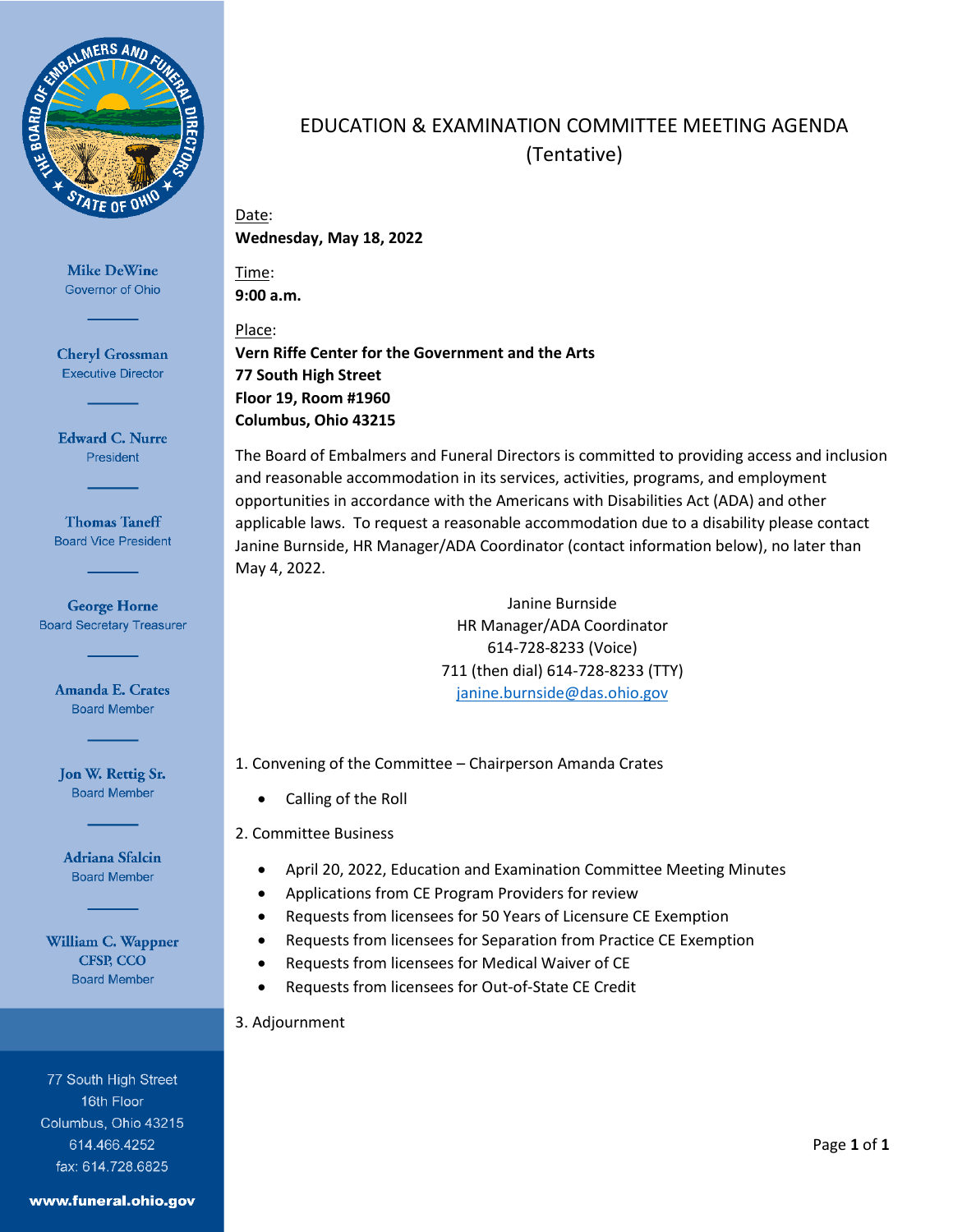

**Cheryl Grossman Executive Director** 

**Edward C. Nurre** President

**Thomas Taneff Board Vice President** 

**George Horne Board Secretary Treasurer** 

> Amanda E. Crates **Board Member**

Jon W. Rettig Sr. **Board Member** 

Adriana Sfalcin **Board Member** 

William C. Wappner **CFSP, CCO Board Member** 

77 South High Street 16th Floor Columbus, Ohio 43215 614.466.4252 fax: 614.728.6825

#### www.funeral.ohio.gov

## JCARR RULES REVIEW COMMITTEE MEETING AGENDA (Tentative)

Date: **Wednesday, May 18, 2022**

Time: **9:30 a.m.**

Place: **Vern Riffe Center for the Government and the Arts 77 South High Street Floor 19, Room #1960 Columbus, Ohio 43215**

The Board of Embalmers and Funeral Directors is committed to providing access and inclusion and reasonable accommodation in its services, activities, programs, and employment opportunities in accordance with the Americans with Disabilities Act (ADA) and other applicable laws. To request a reasonable accommodation due to a disability please contact Janine Burnside, HR Manager/ADA Coordinator (contact information below), no later than May 4, 2022.

> Janine Burnside HR Manager/ADA Coordinator 614-728-8233 (Voice) 711 (then dial) 614-728-8233 (TTY) [janine.burnside@das.ohio.gov](mailto:janine.burnside@das.ohio.gov)

1. Convening of the Committee – Chairperson William Wappner

- Calling of the Roll
- 2. Committee Business
	- April 20, 2022, JCARR Rules Review Committee Meeting Minutes

3. Adjournment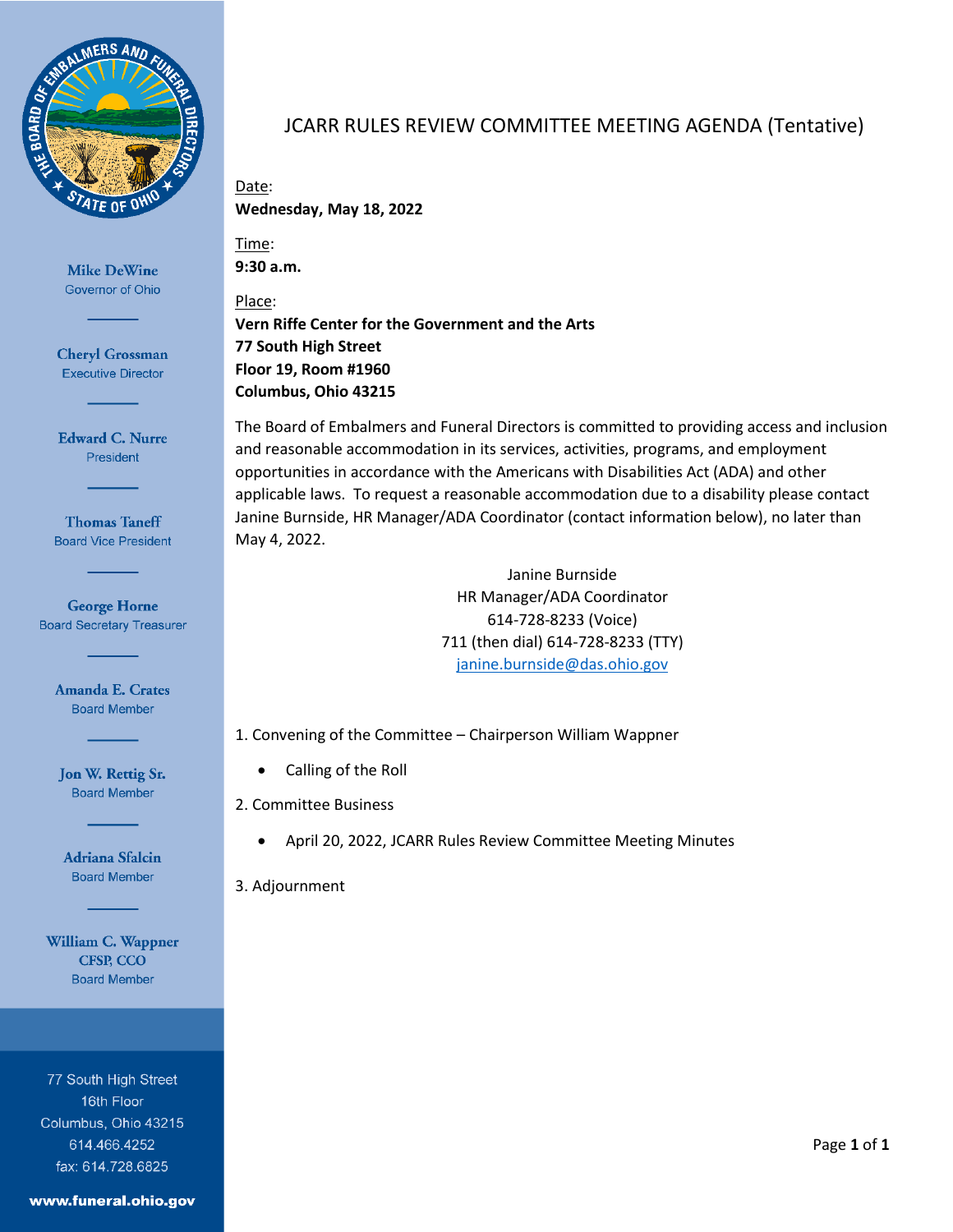

**Cheryl Grossman Executive Director** 

**Edward C. Nurre** President

**Thomas Taneff Board Vice President** 

**George Horne Board Secretary Treasurer** 

> **Amanda E. Crates Board Member**

Jon W. Rettig Sr. **Board Member** 

Adriana Sfalcin **Board Member** 

William C. Wappner **CFSP, CCO Board Member** 

77 South High Street 16th Floor Columbus, Ohio 43215 614.466.4252 fax: 614.728.6825

#### www.funeral.ohio.gov

## PRENEED RECOVERY FUND COMMITTEE MEETING AGENDA (Tentative)

Date: **Wednesday, May 18, 2022**

Time: **10:00 a.m.**

Place: **Vern Riffe Center for the Government and the Arts 77 South High Street Floor 19, Room #1960 Columbus, Ohio 43215**

The Board of Embalmers and Funeral Directors is committed to providing access and inclusion and reasonable accommodation in its services, activities, programs, and employment opportunities in accordance with the Americans with Disabilities Act (ADA) and other applicable laws. To request a reasonable accommodation due to a disability please contact Janine Burnside, HR Manager/ADA Coordinator (contact information below), no later than May 4, 2022.

> Janine Burnside HR Manager/ADA Coordinator 614-728-8233 (Voice) 711 (then dial) 614-728-8233 (TTY) [janine.burnside@das.ohio.gov](mailto:janine.burnside@das.ohio.gov)

- 1. Convening of the Committee Chairperson George Horne
	- Calling of the Roll
- 2. Committee Business
	- Applications from individuals seeking reimbursement from the Preneed Recovery Fund

3. Adjournment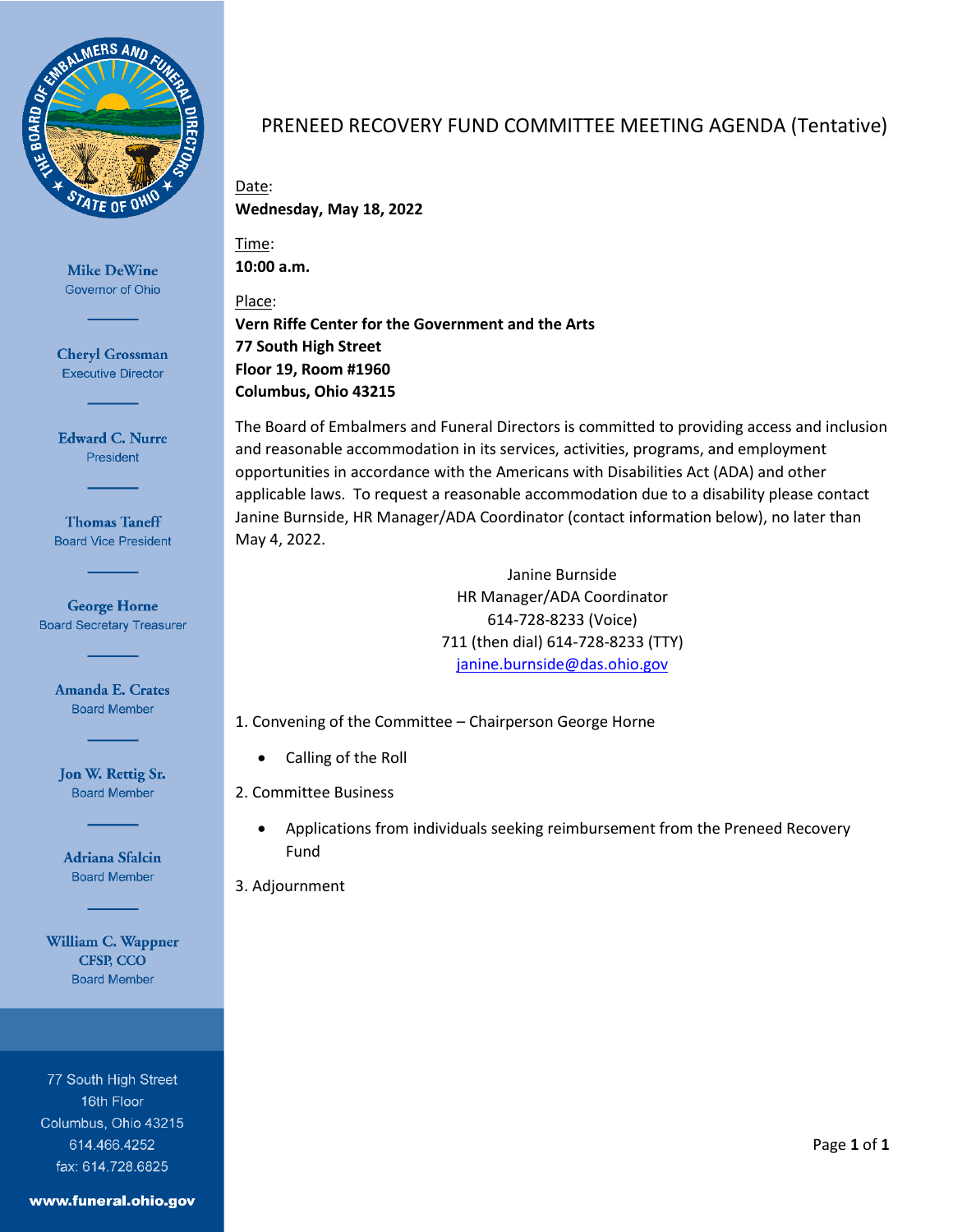

**Cheryl Grossman Executive Director** 

**Edward C. Nurre** President

**Thomas Taneff Board Vice President** 

**George Horne Board Secretary Treasurer** 

> **Amanda E. Crates Board Member**

Jon W. Rettig Sr. **Board Member** 

Adriana Sfalcin **Board Member** 

William C. Wappner **CFSP, CCO Board Member** 

77 South High Street 16th Floor Columbus, Ohio 43215 614.466.4252 fax: 614.728.6825

#### www.funeral.ohio.gov

# BOARD MEETING AGENDA (Tentative)

Date: **Wednesday, May 18, 2022**

Time: **10:30 a.m.**

Place: **Vern Riffe Center for the Government and the Arts 77 South High Street Floor 19, Room #1960 Columbus, Ohio 43215**

The Board of Embalmers and Funeral Directors is committed to providing access and inclusion and reasonable accommodation in its services, activities, programs, and employment opportunities in accordance with the Americans with Disabilities Act (ADA) and other applicable laws. To request a reasonable accommodation due to a disability please contact Janine Burnside, HR Manager/ADA Coordinator (contact information below), no later than May 4, 2022.

> Janine Burnside HR Manager/ADA Coordinator 614-728-8233 (Voice) 711 (then dial) 614-728-8233 (TTY) [janine.burnside@das.ohio.gov](mailto:janine.burnside@das.ohio.gov)

1. Convening of the Board – President Nurre

- Calling of the Roll
- Pledge of Allegiance
- Recognition of Apprentices

## 2. Board Business

- President's Report
- Executive Director's Report
- Treasurer's Report

## Upcoming Dates

May 18, 2022 – Committees Meetings, and Board Meeting

May 30, 2022 – Office closed in observance of Memorial Day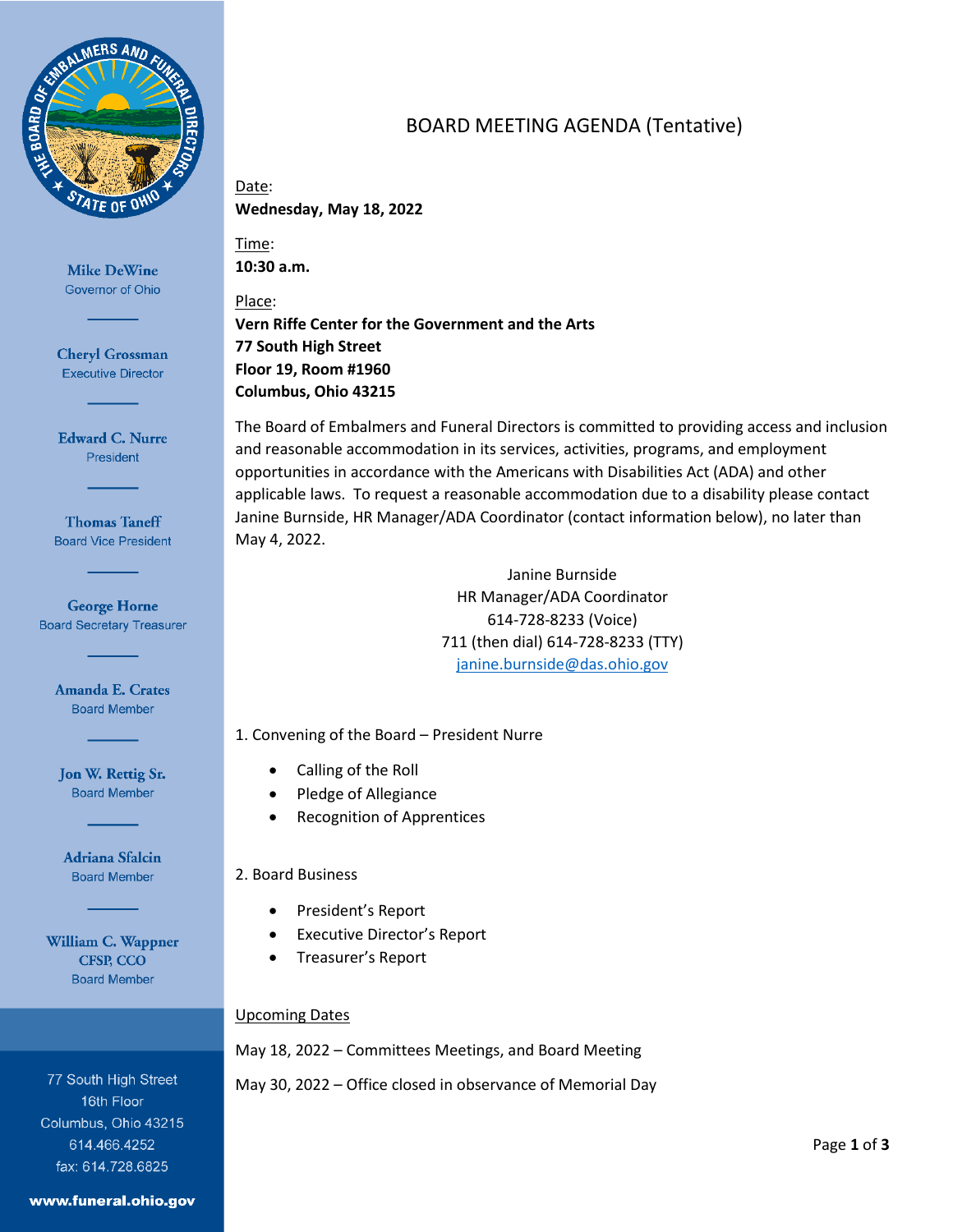May 31, 2022 – ARPPS Q1 2022 reporting period ends. Reporting began April 1

June 1, 2022 – Continuing Education Program Provider Applications due date for consideration of approval during next regular convening of the board

June 20, 2022 – Office closed in observance of Juneteenth Day

June 22, 2022 – Committees Meetings, and Board Meeting

July 4, 2022 – Office closed in observance of Independence Day

July 6, 2022 - Continuing Education Program Provider Applications due date for consideration of approval during next regular convening of the board

### July 20, 2022 – Committees Meetings, and Board Meeting

• Committee Meetings Review

Ratification of committee recommendations from May 18

### Education and Examination Committee

- o Meeting minutes April 20, 2022
- o Recommendation(s) to the Board

### JCARR Rules Review Committee

- o Meeting minutes April 20, 2022
- o Recommendation(s) to the Board

### Preneed Recovery Fund Committee

- o Meeting minutes April 20, 2022
- o Recommendation(s) to the Board
- **Minutes** 
	- o April 20, 2022, Board Meeting
- **Licenses** 
	- o Applications for Individual licensure
	- o Applications for Certification of Apprenticeship
	- o Applications for Facility licensure
- Compliance
	- o Ratification of closed compliance cases
	- o Ratification of settlement agreements
	- o Recommendation for charge(s) of violation
- Indigent Burial and Cremation Support Program